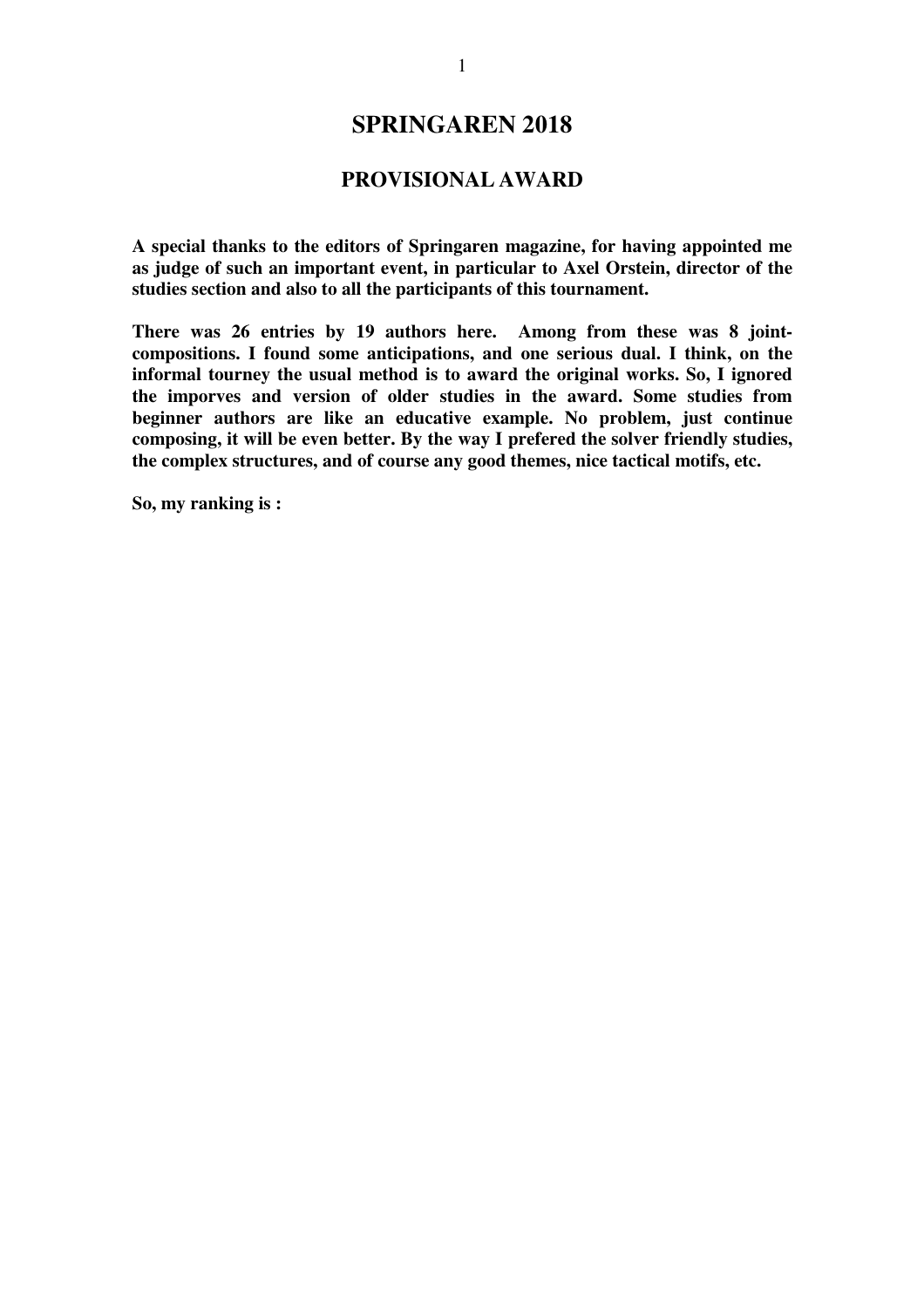



**1.Kh2!** [1.Ne5+? Kf6! *(1...Kg8? 2.Kh2 e2 3.Ncd7!+-* see in (1)*)* 2.Ncd7+ Ke7!= *(2...Kg7? 3.Kh2! e2 4.f4!+-* see in (2*)* 3.Kh2 e2 4.Nc5+ Ke8=] **1...e2** [1...h5 2.Nxe6+ Kf7 3.Ndf8+ Kf6 4.f4 e2 5.Ng5+-] **2.Ne5+ Kh8!** [main 1 : 2...Kg8 3.Ncd7! (1) 3...Kg7 4.f4! (2) 4...Rh1+ 5.Kxh1 e1Q+ 6.Kh2 Qe3 7.Rb7! Qe4 8.Rc7! (3) 8...Qc2 9.Ra7! Qf2 10.Rb7! Qe2 11.Nf6+ Kxf6 12.Rf7# mate] **3.Ng6+ Kg8 4.Nd7! Rh1+**  [main 2 : 4...Kg7 5.Nde5+ Kg8 6.Rf7! e1Q *(6...Rh1+ 7.Kxh1 e1Q+ 8.Kh2 Qxe5 9.Nxe5 Nd2 10.Rb7!+-)*  7.Ne7+ Kh8 8.N5g6# mate] **5.Kxh1 e1Q+ 6.Kh2 Qc3** [6...Kg7 7.Nde5++- see main] **7.Nge5 Kg7 8.f4!**  [8.Nf6+? Kxf6 9.f4 Qxe5!=] **8...Qd4** [8...Qe3 9.Rb7 Qe4 10.Rc7+- see main 1 in (3)] **9.Nc5+ Kg8** [main 3 : 9...Kh8 10.Ng6+ Kg8 11.Ra8+ Kf7 *(11...Kg7 12.Nxe6++-* fork*)* 12.Ne5+ Ke7 13.Nc6++- fork] **10.Rg7+!** sacrifice [10.Ra8+? Kh7 11.Nxe6 Qb6=] **10...Kxg7** [10...Kh8 11.Nxe6 Qxe5 12.fxe5 Nc3 13.Rb7+-] **11.Nxe6+** fork **11...Kf6 12.Nxd4 Nd2 13.Nd3 a5 14.Nb2+-** 

The study has a complex structure: there are four main lines here, two with mate ending, in the another two lines white wins by the material advantage. The white figures dominate over black queen. The play is enjoyable, with pratical game-like motifs. I think, the dreaming the construction of study was a good performance.

### **Amatzia Avni – (Israel) - Springaren 2018 – 2nd. Prize**

**1.Ng5!** [1.f8Q Qe6+ 2.Kf2 Qe4! 3.Rc3 *(3.Rh4 Qxd3 4.Rxc4 Qxd2+=)* 3...Qg2+ 4.Ke1 Qe4+ 5.Kd1 Rxc3 6.dxc3 Qd3+=; 1.Bxc7? Qc6 2.Rdd5 Qxc7 3.Nxf6 Qe7+=; 1.Kf2? Rc1=] **1...Bf4+!** [1...fxg5 2.f8Q Rf4 3.Qg8+-; 1...Qa8 2.Nf3 Qf8 *(2...Bxg3 3.hxg3+ Kg2 4.Rh2+ Kxg3 5.Rh1+-)* 3.Rd7 Bxg3 4.hxg3+ Kg2 5.Nh4+ Rxh4 6.gxh4+-; 1...Rd4 2.Rxd4 cxd4+ 3.Kf2 Qa5 4.Nf3! Qxh5 5.f8Q+-] **2.Bxf4** [2.Kf2? Rc1=] **2...fxg5** [2...Rc1 3.Ke2 Qc6 4.Rg3+-] **3.f8Q gxf4+ 4.Kf2 Qg6! 5.Qg8!! Qxg8 6.Rg3! fxg3+ 7.hxg3+-** 

A good tactical work with surprising sacrifices. The play is sharp, but not rough. The key move is nice, the white Knight must check the e6 field. White has material advantage, therefore black must creates threats with his counterplay. The culminate of study is 5.Qg8!! The Rg3 would be wrong right away, the queen can captures the h5R. There are some sidelines here, but they can be easily analyzed.

#### **Miloje Ilic & Branislav Djurasevic (Serbia) - Springaren 2018- 3rd. Prize**

**1.Kc2+!** [Thematic try: 1.Kc3+?! Qd5 2.Bxd5+ Kxd5 3.fxg3 Bh4!! 4.e6 Kxe6 5.Bc5 Bxg3 6.Bxa7 Be1+! 7.Kd3 g3! 8.Bg1 Bf2 9.Bxf2 gxh2–+] **1...Qd5 2.Bxd5+ Kxd5 3.fxg3 Bb6** [3...Bh4 4.e6! Kxe6 5.Bc5 Bxg3 6.Bxa7=] **4.Kd3!** [4.Kd2? Bf2 5.Bc1 Bxg3 6.Ke2 Bxh2 7.Be3 Kc6 8.e6 g3–+] **4...Bf2 5.Bc1 Bxg3 6.Be3 Bxh2 7.Bxa7 Bg3 8.Bg1 draw.** 

The study has a strong strategic content, the centre of work is the fight of the bishops and the passed pawns. The thematic try and the main line harmonize with each other. The sidelines also valuable. I also recommend this work to the players over the board.



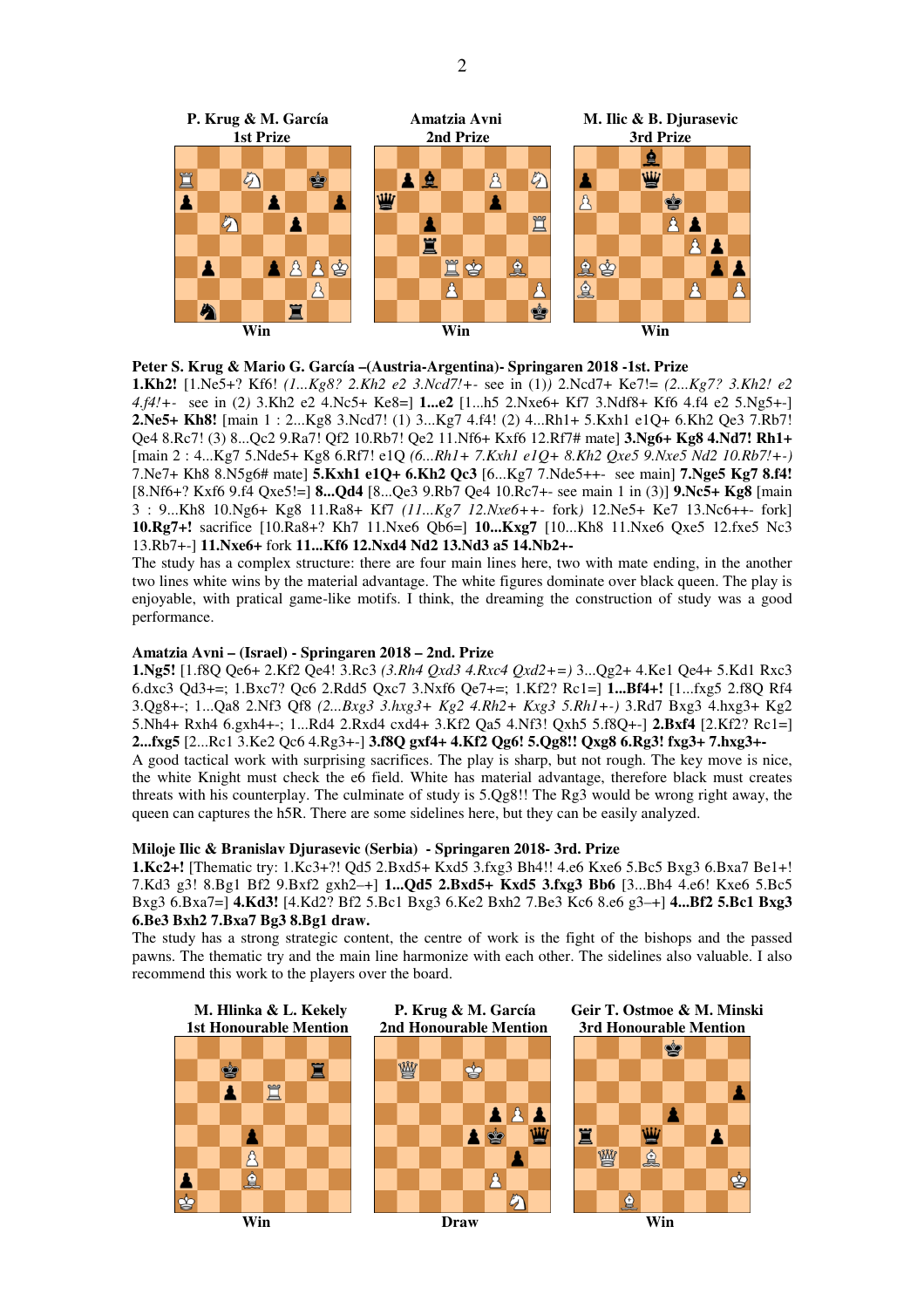**Michal Hlinka & Lubos Kekely (Slovakia) - Springaren 2018- 1st Honourable Mention** 

**1.Bf4+ Kb6 2.Be5** [2.Kxa2? Rf7 3.Be5 Kb5 4.Rf6 Rh7=] **2...Rg1+** [2...Rg2 3.Bxd4+ Kb5 4.Re5+ Ka4 5.Bc5 Kb3 6.Re8 Kc3 7.d4+-] **3.Kxa2 Kc5 4.Kb3!** [4.Kb2? Kd5 5.Re8 Rg2+ 6.Kc1 Rg1+ 7.Kd2 Rg2+ 8.Ke1 c5=] **4...Rc1 5.Kb2 Rc3** [5...Rg1 6.Bc7 Kb5 7.Re5+ Ka4 8.Rc5+-] **6.Bxd4+! Kxd4 7.Rd6+ Ke5 8.Rd8 Rc5 9.d4+-** 

Very natural moves lead to a lovely position. Black equalizes his material disadvantage, but white creates a sightly domination position. Remarkable study.

### **Peter S. Krug & Mario G. García– (Austria-Argentina) – 2nd Honourable Mention**

**1.Qc7+!** [1.Qb8+? Kg4! *(1...Kxg5? 2.fxg3+-)* 2.fxg3 Qxg5+=] **1...Kxg5** [1...Kg4 2.f3+ exf3 3.Qc4+ Kxg5 4.Nxf3++- Fork] **2.fxg3 Qg4 3.Qb8!** [3.Qe5? Kg6!=; 3.Kf7? Kh6!=] **3...h4** [3...Kg6 4.Qg8+ Kh6 5.Qh8+ Kg6 6.Nh3+-] **4.Nh3+!** [4.Qg8+? Kh6! 5.Qh8+ Kg6! 6.gxh4 e3! *(6...f4? 7.Qg8+ Kh5 8.Qh7#)* 7.h5+ Qxh5 8.Qg8+ Kh6 9.Kf6 Qh4+=] **4...Qxh3** [4...Kh6 5.Qh8+ Kg6 6.Nf4+] **5.Qg8+ Kh5** [5...Kh6 6.Kf6 Qxg3 7.Qh8#] **6.Kf6 Qxg3 7.Qh7+ Kg4 8.Qxf5#** 

Great, fun game. All motifs are game-like, and really solver friendly. 3.Qb8! and 4.Nh3+ are surprising moves. The elaboration is very clear.

### **Geir Tallaksen Ostmoe & Martin Minski (Norway-Gemany) – 3rd Honourable Mention**

**1.Be3 g3+ 2.Kg2 Ra2+ 3.Qxa2 Qxe3** [3...Qxd3 4.Qe6+ Kf8 *(4...Kd8 5.Bb6#)* 5.Bxh6#] **4.Qe6+ Kf8**  [4...Kd8 5.Qd6+ Ke8 *(5...Kc8 6.Ba6#)* 6.Bg6#] **5.Qf6+ Kg8 6.Bc4+ Kh7 +-** 

Three main lines with mate ending. Two lines are nice echo variant. Enjoyable play, but the mate pictures are well-known.



**Pavel Arestov (Russia) - Springaren 2018- sp. hm**

**1.Bc1 Nf3** [1...Nc4 2.Bh6+ Kg8 3.Nf6+ Kh8 4.Ng4 Nd6 5.Ke7 Nf5+ 6.Kf8 Nxh6 7.Nxh6 f5 8.Nf7#] **2.Bh6+ Kg8 3.Nf6+ Kh8 4.Ng4** [4.Ke7? Ne5 5.Kf8 Ng6+ 6.Kxf7 Ne5+ 7.Ke6 Nf7 8.Kxf7 stalemate.] **4...Nh4 5.Ke7 Ng6+ 6.Kf6 Kg8 7.Ne3 Nf8 8.Nc4 Ng6 9.Nd6 Nh4 10.Nb7 Ng6 11.Nd8 Nh8 12.Nc6 Ng6 13.Kf5 Kh8 14.Kg5 f5** [14...Kg8 15.Kf6 Kh8 16.Kxf7 Ne5+ 17.Ke7 Nxc6+ 18.Kf8 Ne5 19.Bg7#] **15.Kf6 Kg8 16.Nd4 Nh4 17.Bg5 Ng2 18.Nxf5 h5 19.Bh6 h4 20.Kg6 h3 21.Ne7+ Kh8 22.Bg7#** 

Precise, long manoeuvre. The main line and two sidelines have the mate ending, in turn the try 4.Ke7 leads to stalemate. This is an undoubtedly valuable work, but too hard for a human solver.

### **Steffen Nielsen –(Denmark) - Springaren 2018 – sp.hm**

**1.Rf3+ Bxf3** [1...Kxb2 2.Kxc4++-] **2.e8Q Be2** [main 2...Qxe8+ 3.Ka5+ Qb5+ 4.Rxb5+ Rb4 5.Rxb4#; main 2...Rb4+ 3.Ka5 Rb5+ 4.Kxb5 Qxe8+ 5.Kc5+ Ka4 6.Bc2+ Ka5 7.b4#] **3.Qxe2 Rb4+** [3...Qxe2 4.Ka5+ Rb4 5.Rxb4#] **4.Ka5** [4.Kc5? Qg1+–+] **4...Rb5+ 5.Kxb5 Qxe2+ 6.Kc5+ Ka4 7.Ra6+ Kb3**  [7...Qxa6 8.Bc2+ Ka5 9.b4#] **8.Ra3+ Kxb2 9.Ra2+ Kxb1 10.Rxe2+-** 

There are attractive, lively play on both side here. The sacrifices and batteries are nice. The mate-attack on the end of the play is well-known. The author again showed his rich fantasy.